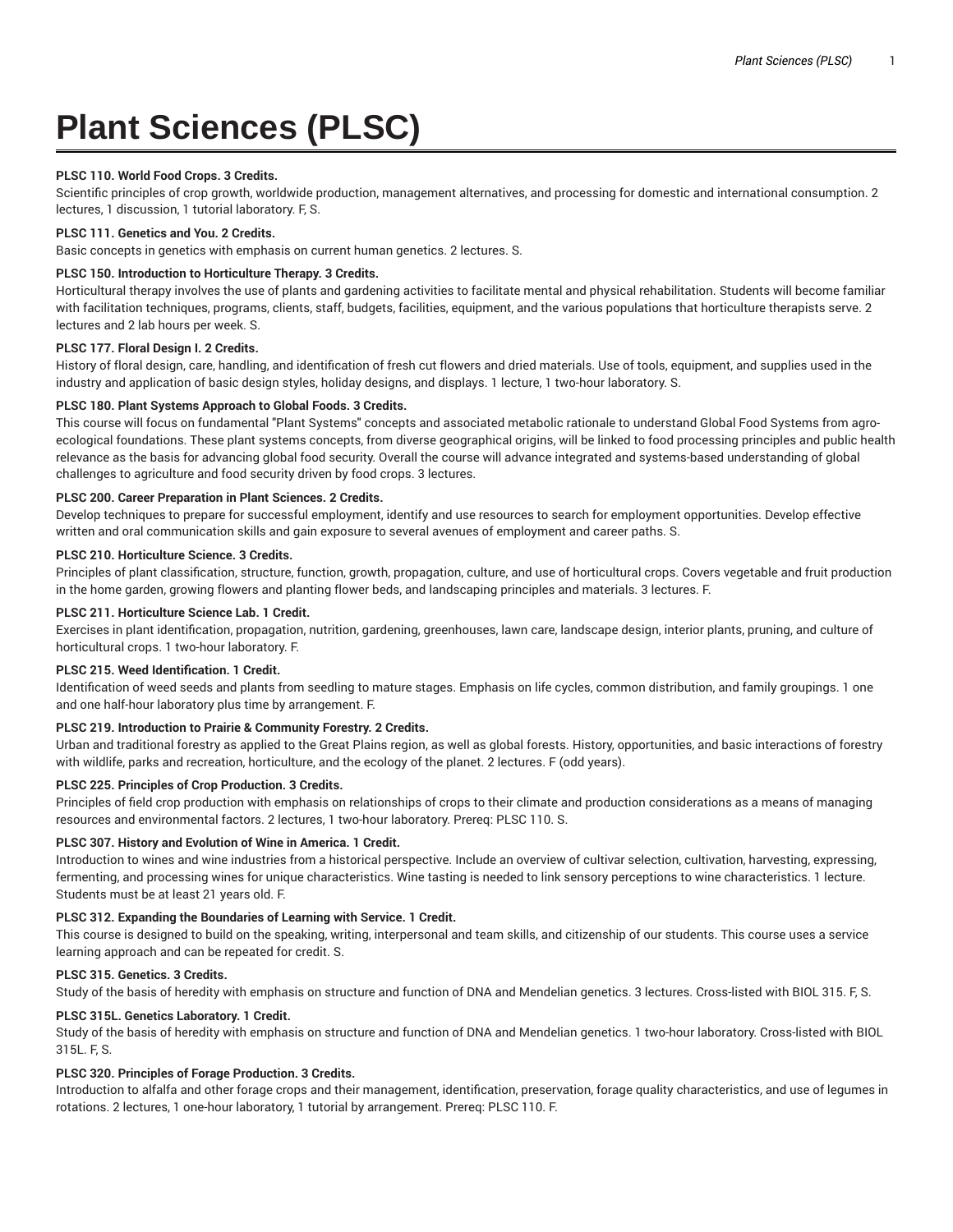# **PLSC 323. Principles of Weed Science. 3 Credits.**

Introduction to biological, chemical, cultural, and mechanical weed control; characteristics of weeds and their identification; pesticides application and dissipation. 2 lectures, 1 discussion, 1 tutorial laboratory. S.

# **PLSC 335. Seed Technology & Production. 2 Credits.**

Techniques involved in production, harvest, and processing of seed. Special attention to maintenance of genetic and mechanical quality during growth, harvesting, and processing. 3 lectures, 2 two-hour laboratories. Prereq: PLSC 110. S/2.

# **PLSC 340. Grain Grading. 2 Credits.**

Description and interpretation of the Grain Standards Act and instruction in grading of grain. 3 lectures, 3 two-hour laboratories. Recommended Prereq: PLSC 225. S/2.

## **PLSC 341. Landscape Bidding, Contracting and Operations. 2 Credits.**

This course presents an overview of the landscaping industry from a business perspective. Students will learn about bidding, business law, employee and customer relations, money management, installation, and maintenance. Two lecture hours per week. S.

# **PLSC 350. Sugarbeet Production. 2 Credits.**

History, growth, and development; soil and fertility management; weeds, insect, and disease control; cultivars; harvesting, storage, and processing of sugarbeets. Prereq: PLSC 110, PLSC 210. F.

## **PLSC 355. Woody Landscape Plants. 3 Credits.**

Nomenclature, identification, and landscape characteristics of native and introduced deciduous and evergreen woody plants commonly used in the Northern Plains. Field trips. 1 lecture, 2 two-hour laboratories. Recommended Coreq: BIOL 150 or BIOL 151, PLSC 210. F.

#### **PLSC 365. Herbaceous Landscape Plants. 2 Credits.**

Production, identification, and uses of annual, perennial, and bulbous ornamentals in home and public landscapes with consideration to insect and disease problems. 3 one-hour lecture/laboratories. Recommended Coreq: PLSC 210. F (odd years).

#### **PLSC 368. Plant Propagation. 3 Credits.**

Principles and practices of seed propagation and of asexual propagation: cuttings, layering division, specialized structures, grafting, budding, and micropropagation. 2 lectures, 1 two-hour laboratory. Recommended Coreq: BIOL 150 or BIOL 151, PLSC 210. S.

# **PLSC 370. Landscape Management. 3 Credits.**

Introduction to basic landscape management principles and practices. Commercial management practices associated with the landscape design/ build and maintenance industry are emphasized. F (odd years).

## **PLSC 375. Turfgrass Management. 3 Credits.**

Species characteristics of cool and warm season turfgrasses, including cultural requirements for home lawns, parks, and sports turf. 3 lectures. Coreq: BIOL 150 or BIOL 151, PLSC 110 or PLSC 210. F.

# **PLSC 375L. Turfgrass Management Laboratory. 1 Credit.**

This lab will provide students an opportunity to gain hands-on experience in turf-related topics discussed in the turfgrass management class. 1 twohour laboratory. Co-req: PLSC 375. F.

# **PLSC 380. Principles of Plant Physiology. 3 Credits.**

Study of plant physiological principles, including photosynthesis, respiration, water and nutrient uptake, plant growth and development, and stress responses, and the relationships between plant physiology and agricultural cultural practice. 3 lectures. S. Prereq: BIOL 150 and BIOL 151.

# **PLSC 381. Sports Turf Operations. 3 Credits.**

Strategic management practices in sports turf and golf course operations, including development of cultural practices adhering to environmental regulations, personnel management, and budgeting. 3 lectures. Prereq: PLSC 375. F.

# **PLSC 386. Arboriculture Climbing and Rigging Operations. 2 Credits.**

Introduction to the basics of tree climbing and rigging focusing on tree hazard assessment, climbing line placement, ascending, descending and moving around in the canopy as well as methods of safely rigging down branches and trunk sections of trees.

# **PLSC 411. Genomics. 3 Credits.**

An integrated presentation of genome organization, genome sequencing and characterization, comparative genomics, transcriptomics, proteomics, and metabolomics. Recommended Prereq: BIOL 150, STAT 330. F {Also offered for graduate credit - see PLSC 611.}.

# **PLSC 412. Nursery Production and Management. 3 Credits.**

Industry overview, production-management practices, facilities, equipment, nursery stock standards, storage, and over wintering. Field trips. 3 lectures. Coreq: PLSC 368. S (odd years).

# **PLSC 415. Vegetable Crop Production. 2 Credits.**

Vegetable Crop Production explores the history, classification, culture, physiological principles, post-harvest handling, and marketing of major vegetable crops. 2 lectures. Recommended Prereq: BIOL 150 or BIOL 151; PLSC 210 and PLSC 211. S (odd years). {Also offered for graduate credit see PLSC 615}.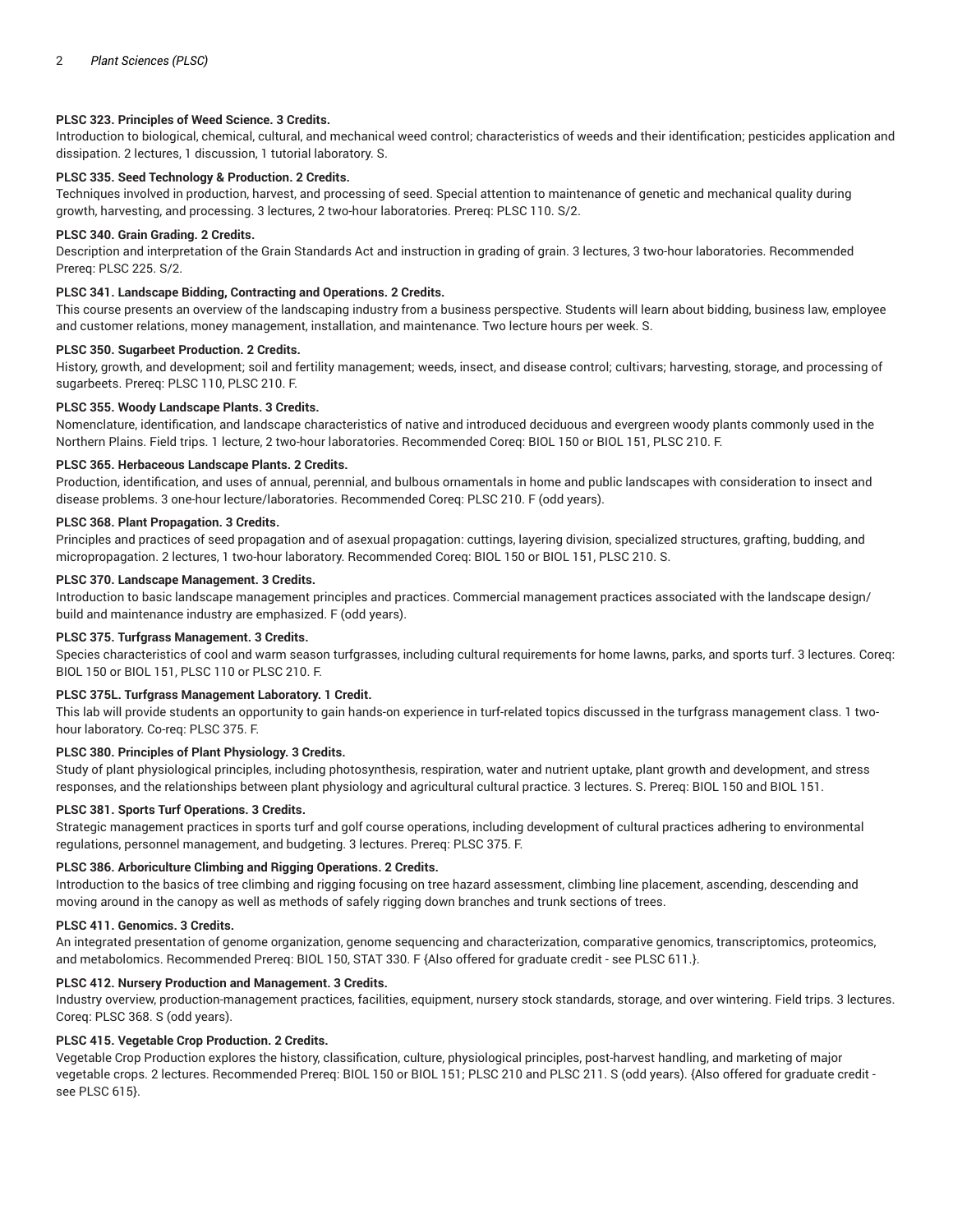# **PLSC 416. Fruit Crop Production. 2 Credits.**

Principles of tree fruit and small fruit production, emphasizing cool climate production. Plant establishment, pruning and training, harvesting and storage, and physiological, environmental, and cultural control of productivity, fruit quality, and pest damage. Recommended Prereq: BIOL 151, PLSC 210 and PLSC 211. F (even years). {Also offered for graduate credit - see PLSC 616}.

# **PLSC 422. Greenhouse Production and Management. 3 Credits.**

Greenhouse structure and construction, environmental control, plant nutrition, growth regulation, pest control, and business management in relation to commercial production of greenhouse crops, including pot, cut flower, bedding, foliage, and vegetable crops. Field trips. 2 lectures, 1 two-hour laboratory. Recommended Coreq: PLSC 368. S (even years).

# **PLSC 425. Potato Science. 2 Credits.**

History, botany, cultural practices, harvesting, breeding, physiology, storage, and processing of the potato. 2 lectures. Half semester long course beginning in October. Recommended Prereq: BIOL 150, BIOL 151, PLSC 110, and PLSC 210. F/2 (odd years) {Also offered for graduate credit - see PLSC 625}.

# **PLSC 431. Intermediate Genetics. 3 Credits.**

Expansion of classical and molecular concepts of genetics; basic concepts of Mendelian, quantitative, population, molecular, and evolutionary genetics. 2 lectures. Prereq: PLSC 315. F {Also offered for graduate credit - see PLSC 631.}.

# **PLSC 433. Weed Biology and Ecology. 2 Credits.**

Principles of weed biology and ecology including seed biology, phenotypic plasticity, seedbank dynamics, population and community structure and dynamics, interference, invasion biology, gene flow and evolution, biological control, and ecologically based weed management. Prereq: BOT 380. S (even years).

# **PLSC 444. Applied Plant Breeding and Research Methods. 3 Credits.**

Principles of genetics, experimental design, and crop management applied to conventional and transgenic crop improvement methodologies. Ethical and societal issues will be considered, in addition to technical and economic constraints. F Prereq: PLSC 225, PLSC 315, STAT 330.

# **PLSC 453. Advanced Weed Science. 2 Credits.**

Integrated weed control programs for crops, pastures, non-cropland, and aquatic environments. Herbicide formulation and mixtures. Herbicide absorption, translocation, and action. 2 lectures. Prereq: PLSC 323. F {Also offered for graduate credit - see PLSC 653.}.

# **PLSC 455. Cropping Systems:An Integrated Approach. 3 Credits.**

Integrative capstone focus on the scientific professional and ethical issues associated with crop production and management practices using decision case studies. 3 lectures. Recommended Prereq: Senior standing. S {Also offered for graduate credit - see PLSC 655.}.

# **PLSC 457. Horticulture and Turfgrass Systems. 3 Credits.**

A problem-solving approach to many facets of horticulture and turfgrass management that addresses important issues such as the environment, ecology, biotechnology, pesticides, employment, and business management. An emphasis will be placed on literature reviews, problem solving and communications. 3 lectures. Recommended Prereq: Senior Standing. S.

# **PLSC 465. Advanced Landscape Plants. 2 Credits.**

Nomenclature, identification, and landscape characteristics of native and introduced deciduous and evergreen woody plants grown in Upper Midwest. Emphasis on cultivar introduction, trademarks/patents, adaptation, and diversity within species. Field trips required. 2 two-hour laboratories. Prereq: PLSC 355. S (even years) {Also offered for graduate credit - see PLSC 665.}.

# **PLSC 468. Landscape Irrigation Design. 2 Credits.**

Students will learn the basic issues of water resources, water management, and irrigation system design. 2 lectures. Prereq: Junior standing. Crosslisted with ASM 468. F (odd years).

# **PLSC 469. Landscape Irrigation Installation and Management. 2 Credits.**

Irrigation system installation, winterization, start-up, troubleshooting, renovation, and drainage. 2 lectures. Prereq: Junior standing. Cross-listed with ASM 469. S (even years).

# **PLSC 480. Advanced Turfgrass Topics. 3 Credits.**

Development of the turfgrass industry and the scientific basis of strategic turfgrass management, including relationships between turfgrasses, the environment, management and methodologies in turfgrass research. Prereq: PLSC 375. S (even years) {Also offered for graduate credit - see PLSC 680.}.

# **PLSC 484. Plant Tissue Culture and Biotechnology. 3 Credits.**

Principles and techniques of plant tissue culture and genetic manipulation and their applications to plant improvement. Hands-on experience with plant tissue culture and genetic engineering. 2 lectures, 1 two-hour laboratory. Prereq: PLSC 315. F {Also offered for graduate credit - see PLSC 684.}.

# **PLSC 485. Arboriculture Science. 3 Credits.**

Tree, shrub, and vine care based on the physiology of shoot and root growth and limitations of the environment. Includes plant and site selection, transplanting, staking, fertilizing, pruning, mulching, and related subjects. 3 lectures. Recommended Prereq: PLSC 355. F (even years) {Also offered for graduate credit - see PLSC 685.}.

# **PLSC 486. Applied Crop Physiology. 3 Credits.**

Application of physiological principles on plant growth and development and crop production. 3 lectures. Prereq: BOT 380. S {Also offered for graduate credit - see PLSC 686.}.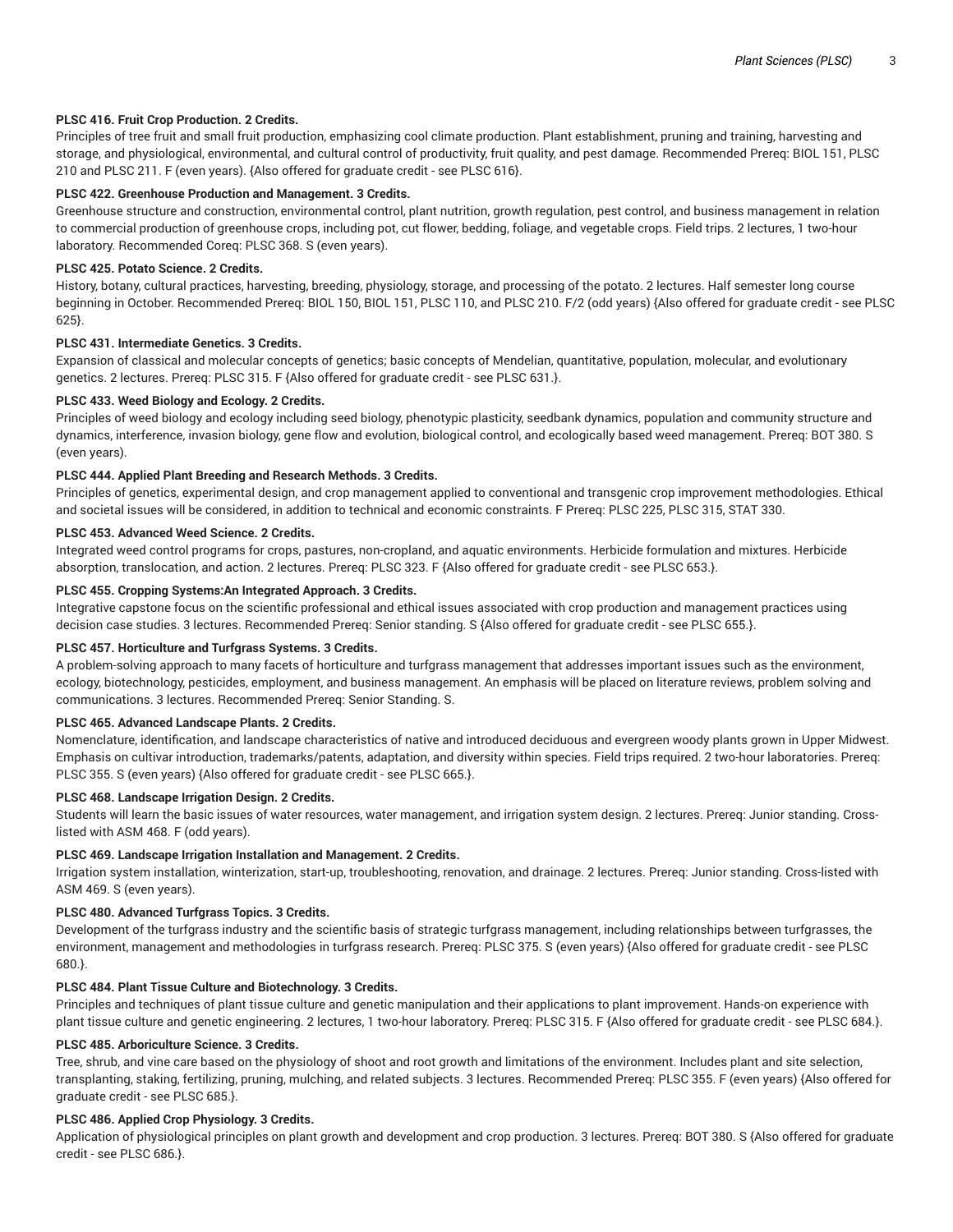## **PLSC 611. Genomics. 3 Credits.**

An integrated presentation of genome organization, genome sequencing and characterization, comparative genomics, transcriptomics, proteomics, and metabolomics. F {Also offered for undergraduate credit - see PLSC 411.}.

# **PLSC 615. Vegetable Crop Production. 2 Credits.**

Vegetable Crop Production explores the history, classification, culture, physiological principles, post-harvest handling, and marketing of major vegetable crops. 2 lectures. S (odd years). {Also offered for undergraduate credit - see PLSC 415}.

#### **PLSC 616. Fruit Crop Production. 2 Credits.**

Principles of tree fruit and small fruit production, emphasizing cool climate production. Plant establishment, pruning and training, harvesting and storage, and physiological, environmental, and cultural control of productivity, fruit quality, and pest damage. F (even years). {Also offered for undergraduate credit - see PLSC 416}.

# **PLSC 625. Potato Science. 2 Credits.**

History, botany, cultural practices, harvesting, breeding, physiology, storage, and processing of the potato. 2 lectures. Half semester long course beginning in October. F/2 (odd years) {Also offered for undergraduate credit - see PLSC 425}.

## **PLSC 631. Intermediate Genetics. 3 Credits.**

Expansion of classical and molecular concepts of genetics; basic concepts of Mendelian, quantitative, population, molecular, and evolutionary genetics. 2 lectures. F {Also offered for undergraduate credit - see PLSC 431.}.

# **PLSC 633. Weed Biology and Ecology. 2 Credits.**

Principles of weed biology and ecology including seed biology, phenotypic plasticity, seedbank dynamics, population and community structure and dynamics, interference, invasion biology, gene flow and evolution, biological control, and ecologically based weed management. S (even years) {Also offered for undergraduate credit - see PLSC 433.}.

#### **PLSC 653. Advanced Weed Science. 2 Credits.**

Integrated weed control programs for crops, pastures, non-cropland, and aquatic environments. Herbicide formulation and mixtures. Herbicide absorption, translocation, and action. 2 lectures. F {Also offered for undergraduate credit - see PLSC 453.}.

#### **PLSC 655. Cropping Systems:An Integrated Approach. 3 Credits.**

Integrative capstone focus on the scientific professional and ethical issues associated with crop production and management practices using decision case studies. 3 lectures. S {Also offered for undergraduate credit - see PLSC 455.}.

## **PLSC 665. Advanced Landscape Plants. 2 Credits.**

Nomenclature, identification, and landscape characteristics of native and introduced deciduous and evergreen woody plants grown in Upper Midwest. Emphasis on cultivar introduction, trademarks/patents, adaptation, and diversity within species. Field trips required. 2 two-hour laboratories. S (even years) {Also offered for undergraduate credit - see PLSC 465.}.

#### **PLSC 680. Advanced Turfgrass Topics. 3 Credits.**

Development of the turfgrass industry and the scientific basis of strategic turfgrass management, including relationships between turfgrasses, the environment, management and methodologies in turfgrass research. S (even years) {Also offered for undergraduate credit - see PLSC 480.}.

#### **PLSC 684. Plant Tissue Culture and Biotechnology. 3 Credits.**

Principles and techniques of plant tissue culture and genetic manipulation and their applications to plant improvement. Hands-on experience with plant tissue culture and genetic engineering. 2 lectures, 1 two-hour laboratory. F {Also offered for undergraduate credit - see PLSC 484.}.

#### **PLSC 685. Arboriculture Science. 3 Credits.**

Tree, shrub, and vine care based on the physiology of shoot and root growth and limitations of the environment. Includes plant and site selection, transplanting, staking, fertilizing, pruning, mulching, and related subjects. 3 lectures. F (even years) {Also offered for undergraduate credit - see PLSC 485.}.

# **PLSC 686. Applied Crop Physiology. 3 Credits.**

Application of physiological principles on plant growth and development and crop production. 3 lectures. S {Also offered for undergraduate credit - see PLSC 486.}.

# **PLSC 710. Professional Development I. 1 Credit.**

This course introduces students to professional society structure and function, mechanics of data presentation, and written discussion. Assignments will emphasize skills needed to complete a research proposal and prepare a research presentation. F.

#### **PLSC 711. Professional Development II. 1 Credit.**

This course emphasizes manuscript preparation, manuscript review, poster development, and grantsmanship. Consideration of professional ethics underlies all topics. S.

# **PLSC 718. Genetics & Plant Improvement. 3 Credits.**

Genetic principles and their application to plant improvement. Crop evolution, chromosome structure, and population dynamics related to crop improvement methodology. Genetically modified plants, their impact on breeding technique, and the release of improved varieties. 3 one-hour lectures. Prereq: PLSC 315 and PLSC 315L. F.

#### **PLSC 721. Genomics Techniques. 2 Credits.**

Principles, techniques, and applications of the large-scale analysis of DNA organization and sequence, RNA expression, protein sequence, and structure. Prereq: PLSC 611. S.